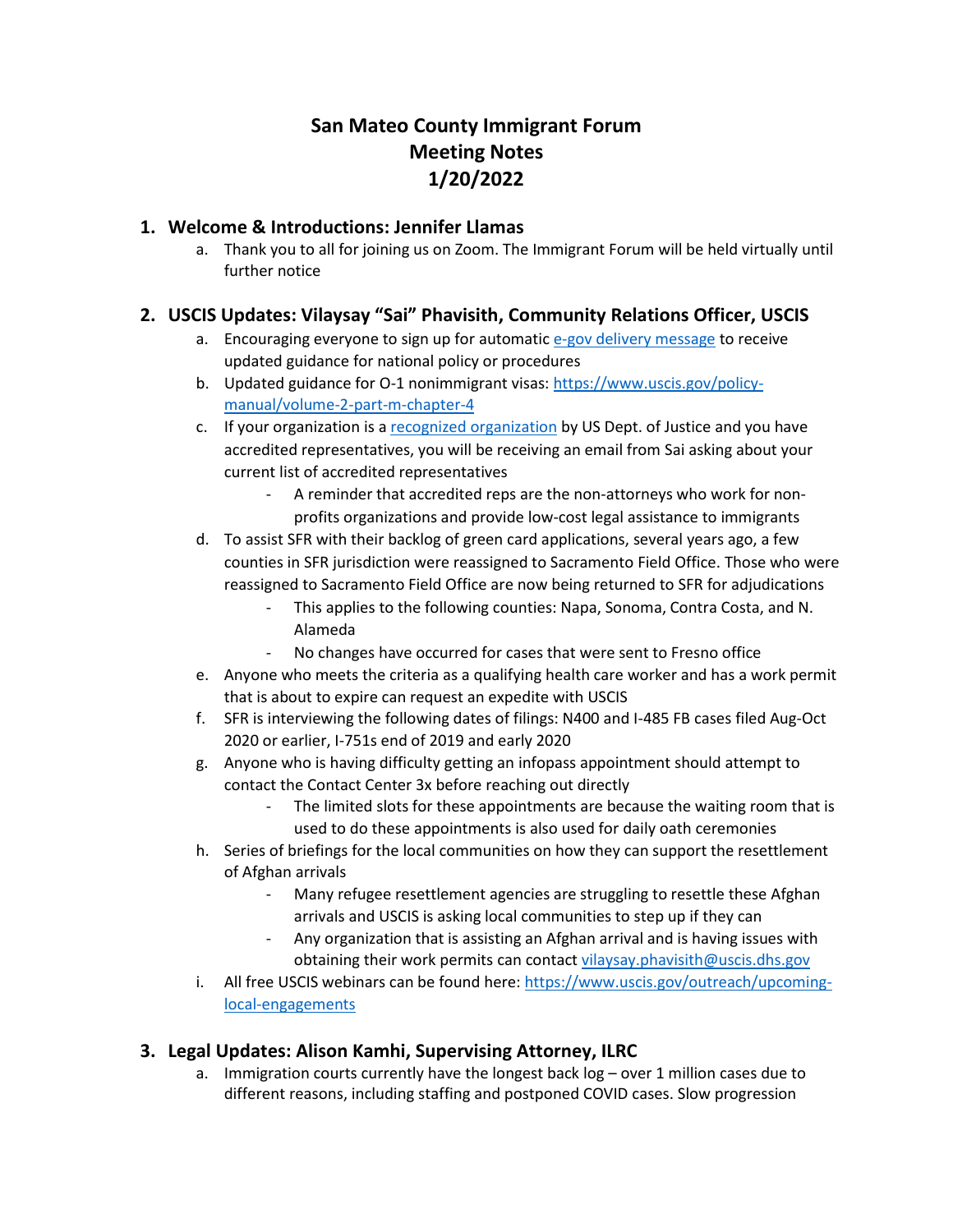- b. Pending application for U Visa before the agencies. Court cases have been dismissed or administratively closed
- c. Administration has asked for public input on how to prevent family separation (comment period closed January 25)

#### **4. Office of Community Affairs Updates**

- a. Next week on January 24 new Immigrant Services Coordinator will start
- b. Gateways for Growth OCA applied for a grant last year given by two national nonprofits
	- We received a research report and technical assistance for a multi-sector 3-5year strategic plan to elevate the lives of immigrants in SMC in all aspects of life including education, economic opportunities, safe communities, etc.
	- Will soon launch a survey addressed to immigrants that will help SMC cater to their needs – respondents will receive a \$10 incentive
	- Calling for your help in helping us promote the survey

## **5. Agency Update Roundtable**

- a. Oasis
- Current asylum program is at capacity  $-$  2 months booked out. If it increases, then will begin a wait list. Open to discuss criteria
- Other programs are still accepting people

#### b. Red Cross

- Taking responses with inquiries related to the typhoon in the Philippines but cannot take requests with the Tongan tsunami currently
- c. Puente
	- Completing taxes for community members is limited right now due to COVID. Remote until further notice

## **6. San Mateo County Office of Sustainability Community 4Rs Grants Information Session: Esmeralda Cabrera, Resource Conservation Specialist II, Office of Sustainability**

- a. Objective is to help eligible organizations create and implement reuse, waste reduction, recycling, and composting programs in SMC
- b. Who can apply government agency, any organizations, non-profit and profit organizations
- c. Projects are funded for 1 year mini grants \$2,000- \$5,000 and Mega grants up to \$25k
- d. To be eligible must: address and provide solutions for diverting waste from being sent to landfill, increase 4r awareness aim for longevity
	- Examples of eligible projects- fix-it clinics, repair cafes, outreach programs, field trips, materials associated with improving or implementing redistribution program
	- For more examples of eligible and ineligible expenses, visit [www.4r](http://www.4r/)